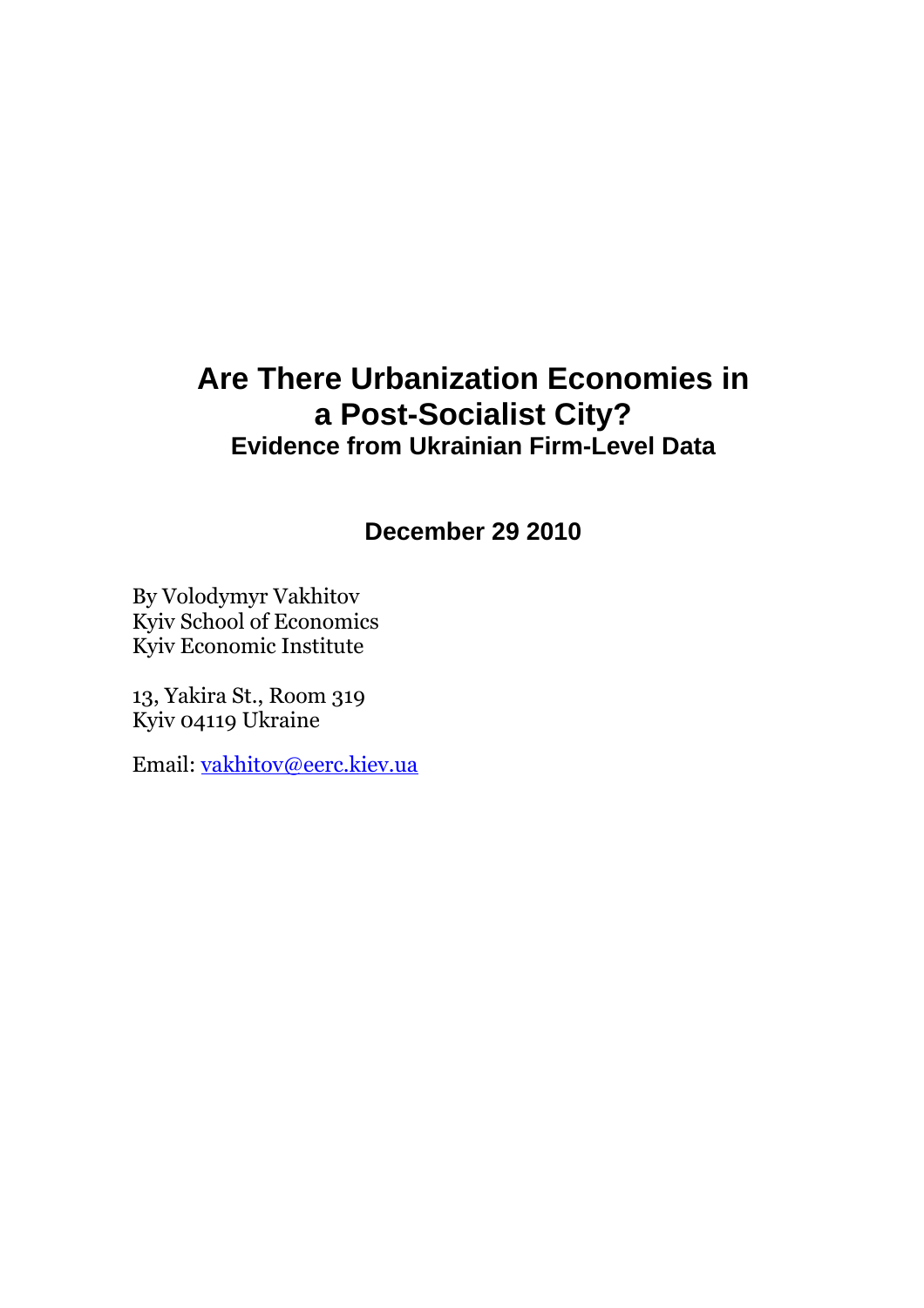# **Are There Urbanization Economies in a Post-Socialist City? Evidence from Ukrainian Firm-Level Data**

Abstract

In this work I test a set of hypotheses broadly stated by Jacobs (1969) that diversity of firms, individual innovation activities, inter-industry knowledge spillovers and developed urban amenities are essential for a successful development of a city and critical for an individual firm's productivity. The estimation framework is summarized in Rosenthal and Strange (2004) and generally is based on estimating the total factor productivity. Even though the idea has been around for quite a while, and many researchers attempted various estimation techniques to test the stated hypotheses, two factors tell my paper apart. First, we managed to collect a very rich firm-level panel which includes not only the standard variables for the TPF estimation like output, capital and labor measures, but also innovation and FDI activities of firms, individual firm demands for intermediate outputs from other sectors, as well firms' ownership structure. I believe this additional information will not only help us precisely measure the standard diversity variables, but also provide additional insights into interactions between firms, which are always stressed in the related literature. Second, recent advances in econometrics analysis (such as Olley and Pakes (1996) semi-parametric procedure for production function estimation or Blundell-Bond (1998) type estimators of dynamic effects) might help to control for specific micro data issues such as endogeneity and simultaneity bias. Additional attention is be devoted to particularities of a post-socialist urban landscape, which had determined the initial location of industries in cities, and effects of such location for firms' productivity.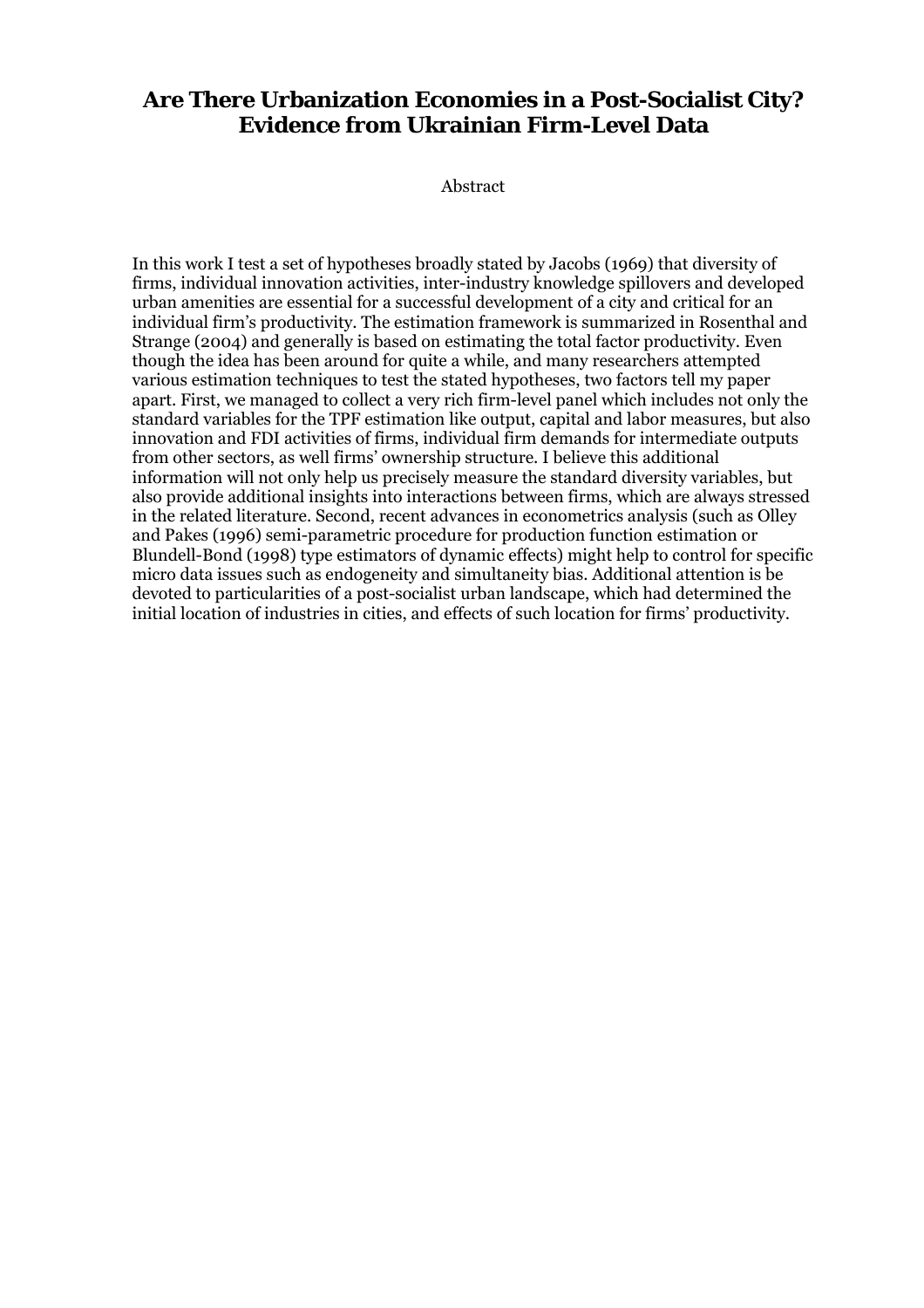# **Are There Urbanization Economies in a Post-Socialist City? Evidence from Ukrainian Firm-Level Data**

#### **Introduction**

One of the questions which has long interested both economists and economic geographers was "Does the location of economic activities matter and how?" The earliest papers may be attributed to as far back as Alfred Marshall (1890) who observed geographic concentration of several industries in England and tried to explain this phenomenon by such factors as knowledge spillovers, as well as sharing the common markets for resources and the final output. He also noticed that firms in the same industry not only tend to concentrate, but seem to perform better than stand-alone firms. Marshall's theory was amended by Arrow (1962) and Romer (1986) and after seminal formalization in Glaeser et al. (1992) became widely recognized as Marshall-Arrow-Romer model of dynamic externalities within an industry. On the other hand, Jacobs (1969) argued that the most important factor for a successful urban development is the sharing of ideas not within, but rather between the industries, since only through a constant act of imitating and adding improvements to the existing works innovation and new activities emerge, which together provide sustainable economic growth of a city. The author supported her thesis through numerous empirical conjectures and historical facts when cities with one or a few dominated industries thrived in some periods in time, but eventually faded after their leading industries became obsolete, whereas more diversified cities continued to develop, sometimes slowly though steadily.

The empirical literature distinguishes between Marshall and Jacobs types of externalities based on the "own industry involvement" into the process of knowledge spillovers. Marshall externalities, also known as localization economies, are considered to be external to the firm, but internal to the industry, whereas Jacobs externalities, or "urbanization economies" are said to be external both to the firm and to the industry. It is important to note also that both types of agglomeration economies are assumed to be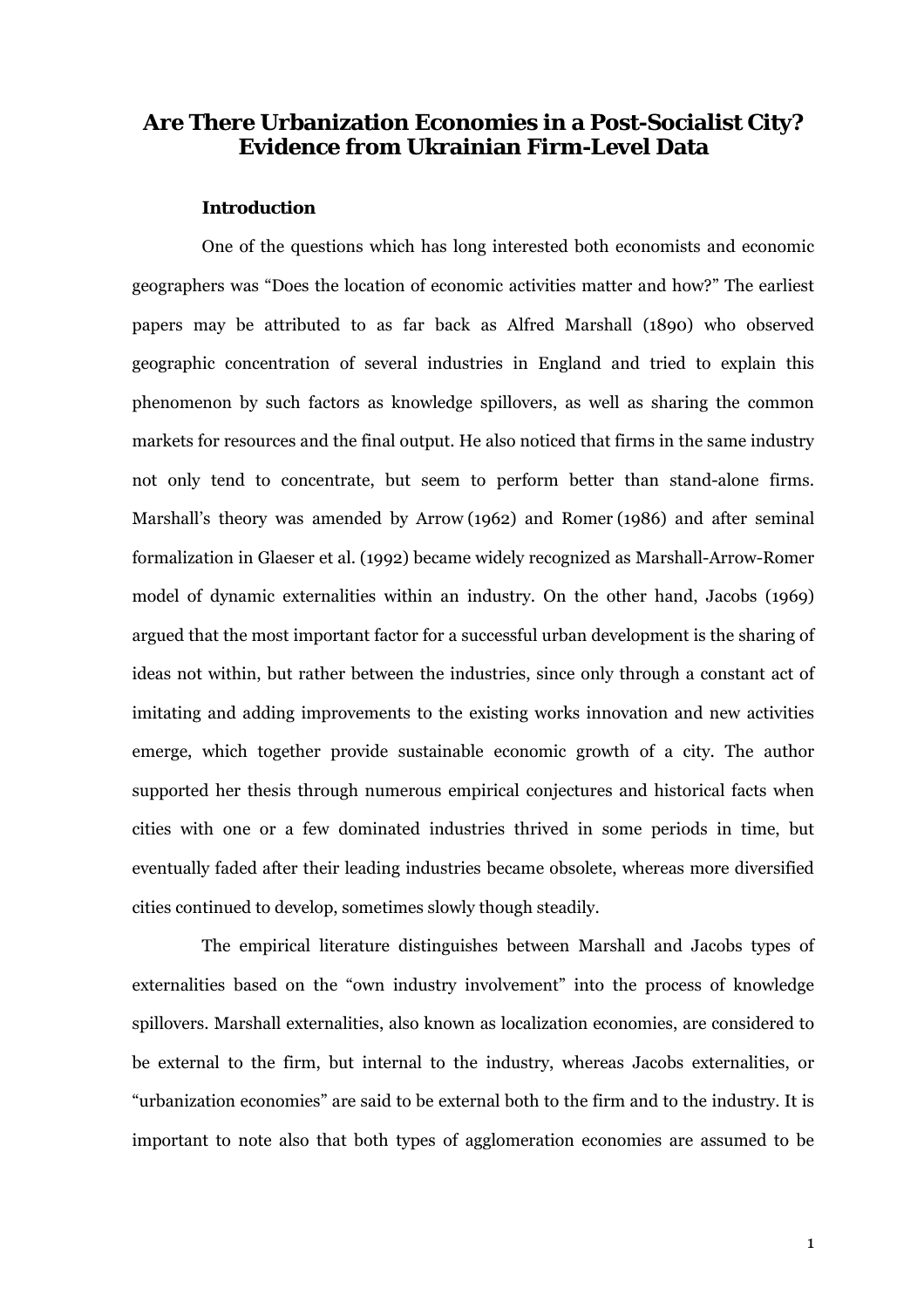localized in the same city, or a region in a broader context, where the firm in question is located.

 The dichotomy between urbanization and localization economies has been generally accepted in the empirical literature. The major empirical question is then 'How to measure the agglomeration economies in the most "correct" way?' To tackle this issue, three major concerns should be addressed: industry definition, region definition, and measuring issues.

One of the most important issues is to define the frontiers of the "industrylocation" cell. What do we imply by "an industry"? What is the most appropriate level of industrial aggregation? Where are the borders of the industry? How the industry should be determined – by the similarity of the production process between firms or by the similarity of their output? How should one treat multiproduct firms, multinational firms or, as a particular case, firms having branches all over the country? These issues are very difficult to deal with empirically, because the data are notoriously scarce. At the same time, there is no a single operationable measure of a "distance" between industries. Conley and Dupor (2003) suggested one of a few attempts to describe interactions between industries based on the detailed input-output matrices for U.S. economy. The authors developed their "distance" measure and found that sectors which share suppliers have higher correlation of growth rates. Ellison et al. (2007) used a simpler measure and found that input-output relationships between firms are important for co-agglomeration, or mutual location of firms from similar industries. Apparently, the input-output analysis is the most feasible for this aim. Unfortunately, IO matrices should be disaggregated at a very fine level (for example, Ellison et al. (2007) used six-digit industry codes). Currently, such data are available for only a few countries. Also, interactions between industries are not necessarily based on the input-output relations. Ellison et al. (2007) also used crossindustry patent citations to control for knowledge spillovers. To account for the common labor pool, the authors also looked at the switches of the specialists trained for a particular task between various industries, using the CPS data.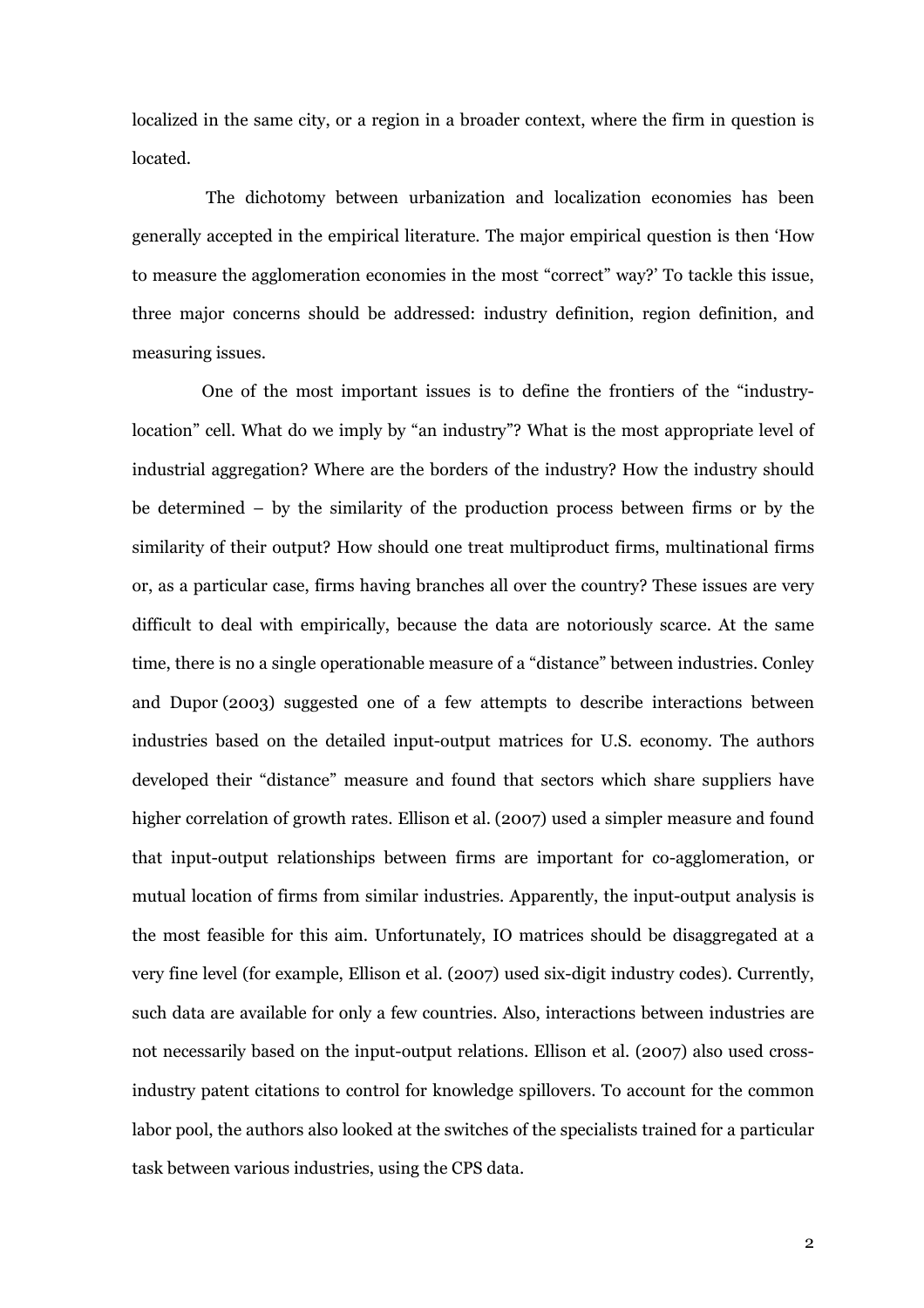On the other hand, the geographic scope of interfirm relations seems more straightforward to deal with since the physical distances are much easier to measure. The data availability remains an issue, though. For example, Duranton and Overman (2008) managed to build a distribution of exact distances between British firms and came to a conclusion that agglomeration effects are indeed present, but they tend to attenuate at a rather quick pace and disappear yet after 30 km. Rosental and Strange (2003) applied a concentric-circles approach trying to capture the agglomeration effects for newly established U.S. firms at various distances and also found that the effects attenuate rather quickly. Both studies used advanced GIS software to measure the precise distances and, while proposing interesting results, can hardly be mimicked by most researchers due to high data requirements. National nondisclosure regulations usually prevent from identifying an exact geographical location of a firm.

The most pertinent issue for any student of agglomeration economies is the correct measuring of the effects per se. In the most recent review, Beaudry and Schiffauerova (2009) analyzed a number of empirical papers devoted to the topic. They differentiated the agglomeration measures into three broad groups: describing *share*, *size* and *diversity* of an industry. The "size" variables in the localization case measure the total employment or a number of plants in the same region-industry cell or in the related industries. The "diversity" measures included indices based on "technological closeness", or concentration indices. Standard location quotients (as the ratio of the share of an industry in the region relative to the share of the region in the economy) were used to describe the "share" variables. For estimation of urbanization economies, the authors point to a greater variety of measures. These include Hirschman- Herfindahl index, Gini index, technological similarity index and "related variety" as "diversity" measures, and the number of plants or employment in the "rest of the region", or at "other industries", or at "service industries" as the "size" measures. The choice of a particular measure of the agglomeration effects may be determined first of all by the data availability and the aggregation levels.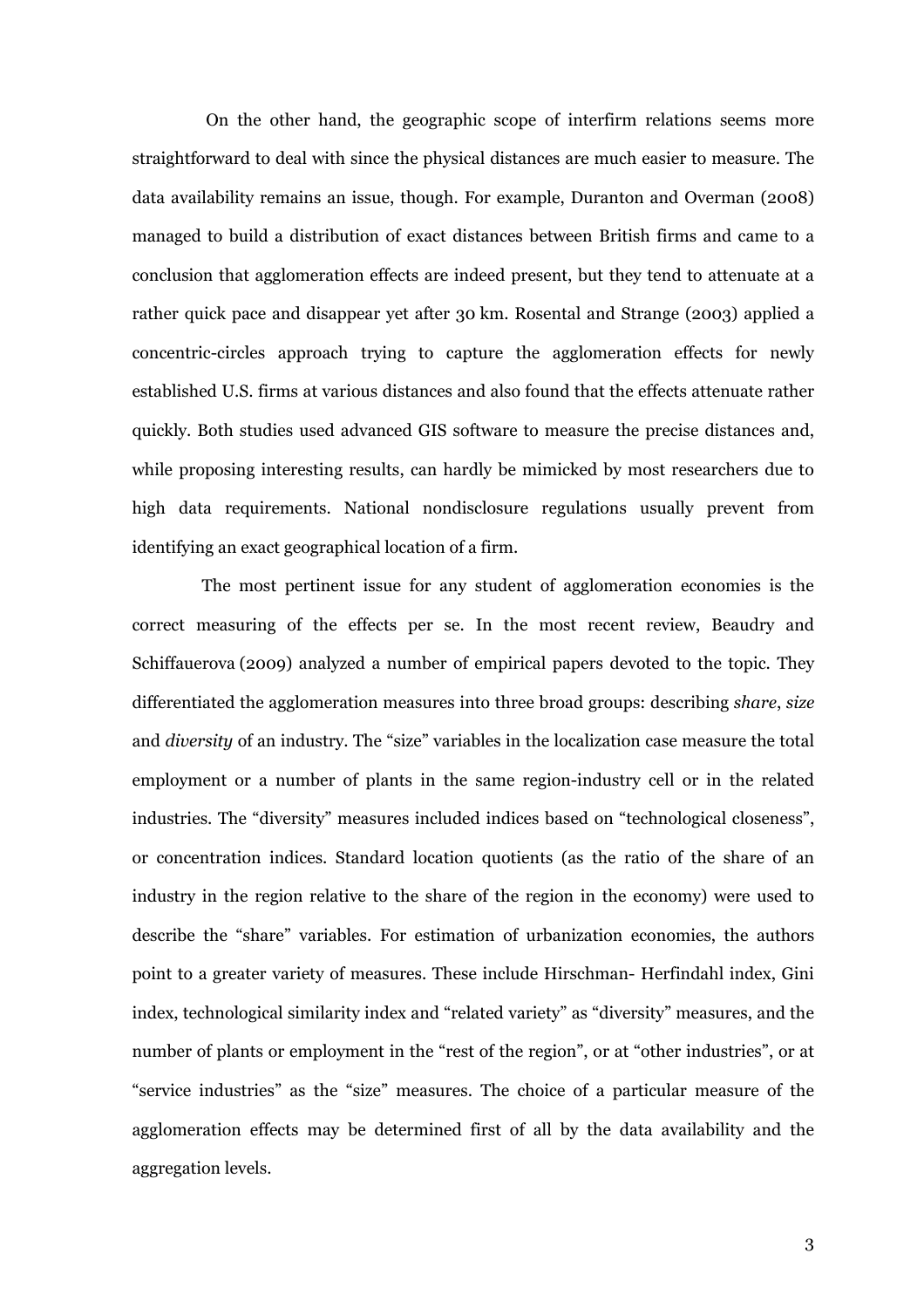Beaudry and Schiffauerova (2009) draw an important methodological conclusion from their analysis: The actual estimates of the agglomeration effects are generally not robust to the choice of a particular measure or the level of aggregation. The estimation results seem to vary between the studies where different measures were used. For example, when the urbanization effects are measured with the "size" variables, the effects seem to be statistically insignificant more often compared to the case when "diversity" measures are used. On the other hand, "other industry employment" most often shows negative effect for Jacobs type externalities, whereas "diversity measures" suggest positive effects. At the same time, the urbanization effects revealed themselves most often in the studies where the data were geographically aggregated at the level of a municipality or even zip-code areas and at the level of a three-digit industry or lower across the industrial dimension. The first finding apparently follows the micro-geographic papers (such as Duranton and Overman (2007) about the extreme locality of the effects. Presence of urbanization externalities for finer industrial aggregation may also be explained by a rapid increasing of the set outside of the "own industry-region cell" where Marshallian effects were initially present. In other words, the firm's environment which under greater aggregation levels is treated as "own industry" becomes "external" when we slide down the aggregation scale. Methodologically it looks like the "localization" effects turn into "urbanization" ones. Therefore it is difficult even theoretically to distinguish between localization and urbanization effects. At the same time the knowledge spillovers between firms are difficult to measure. Hopefully, the variety of different measures will bring researchers closer to understanding the nature of agglomeration effects.

The discussion of agglomeration economies estimation will not be complete without a consideration of the ownership issues. The underlying theory of urbanization economies presumes that land plots are allocated between industrial and dwelling use, and further distributed among the individual firms and households based on a market price of the land and the expected productivity or utility that the land plot may bring to the owner. If the urban land market is absent, as it was the case in the former post-socialist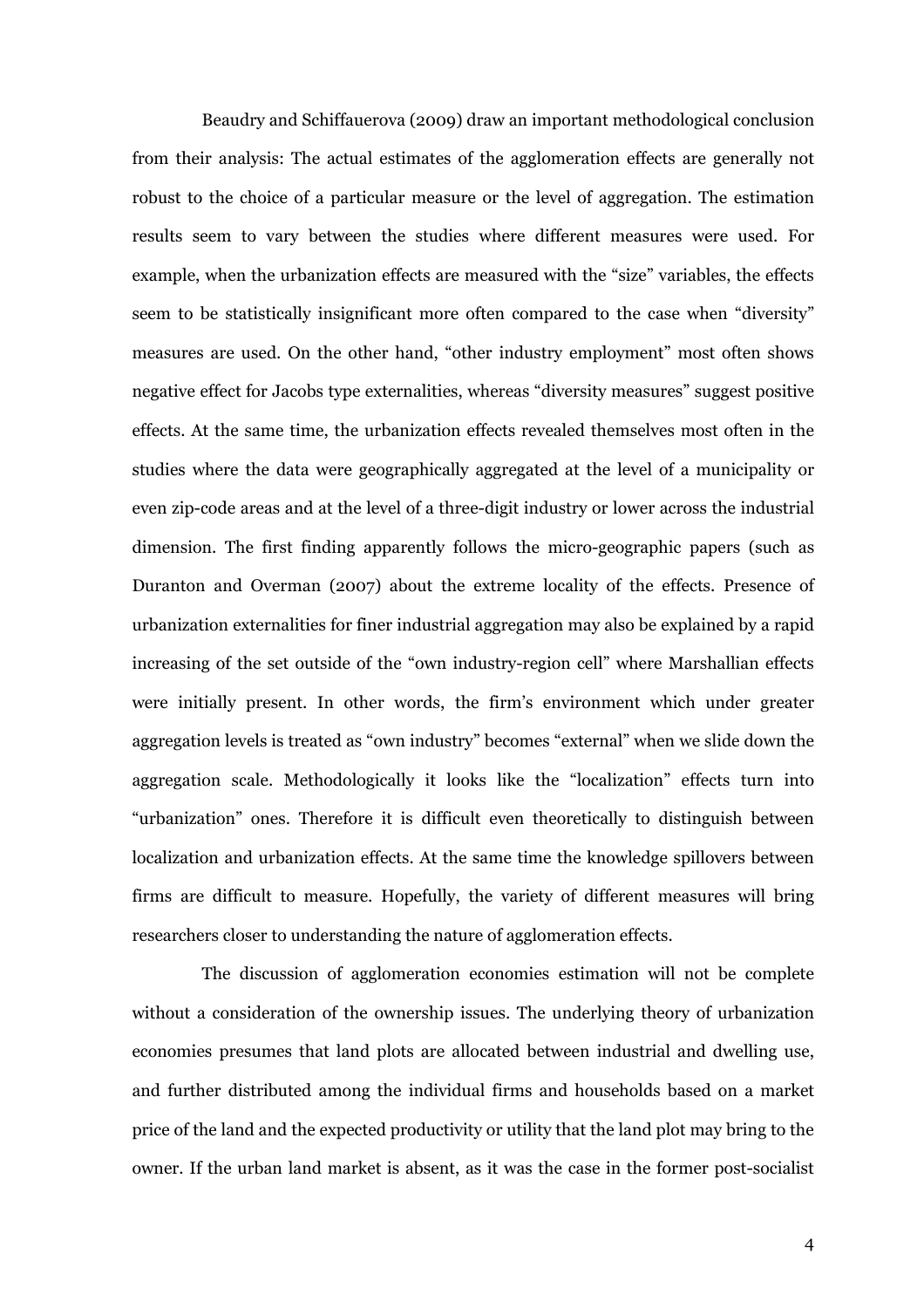countries, the true value of land is not taken into account during the allocation process. As a result, the long-term allocation of land has brought about multiple anomalies (compared to a market-based case) which may not necessarily be soon corrected by the market forces. In one of the first studies of the "post-socialist city" phenomenon, Bertaud and Renaud (1997) describe such features as virtually absent recycling of the land which cannot be used in the initial capacity (rather, new "rings" of land are developed), too large share of urban land used for manufacturing, or a reverse population density gradient. Once a large firm gets established in such a city it tends to develop a local labor market around itself through providing housing and public infrastructure to its workers. This mono-industrial cluster even if initially located at the outskirts of a city soon "moves into a core" as the city grows. As a result, large adjacent blocks of the city become immensely specialized in a certain industry. Many company towns in the former Soviet Union were formed along this path. However, the process of crowding out old firms with new firms does not seem to work due to the size issues and very expensive relocation costs of the labor force. This phenomenon is known as the "lock in effect" when both firms and the labor force becomes too specialized and tied to the major firm, and hence less mobile. As a result, if an industry becomes obsolete, there are no incentives to relocate it outside of the city or to replace with a newer process due to severe social effects and low mobility of labor. Such a setup is interesting for urban economists in a sense that in post-socialist cities the urbanization effects may appear to be lower, whereas localization effects may be greater compared to cities in market economies. Another testable hypothesis states that such cities either die out completely with time or manage to diversify away from the major industry, thus showing greater urbanization effects for their industries over time.

From the perspective given above, measuring urbanization effects seems a very tricky task. As Rosenthal and Strange (2004) propose, one has to take into account interactions of a firm with other firms in the geographical and industrial space. Ideally, these interactions should also be studied over an extended period of time. The authors conjecture that keeping other things equal, firms which are closer to each other from the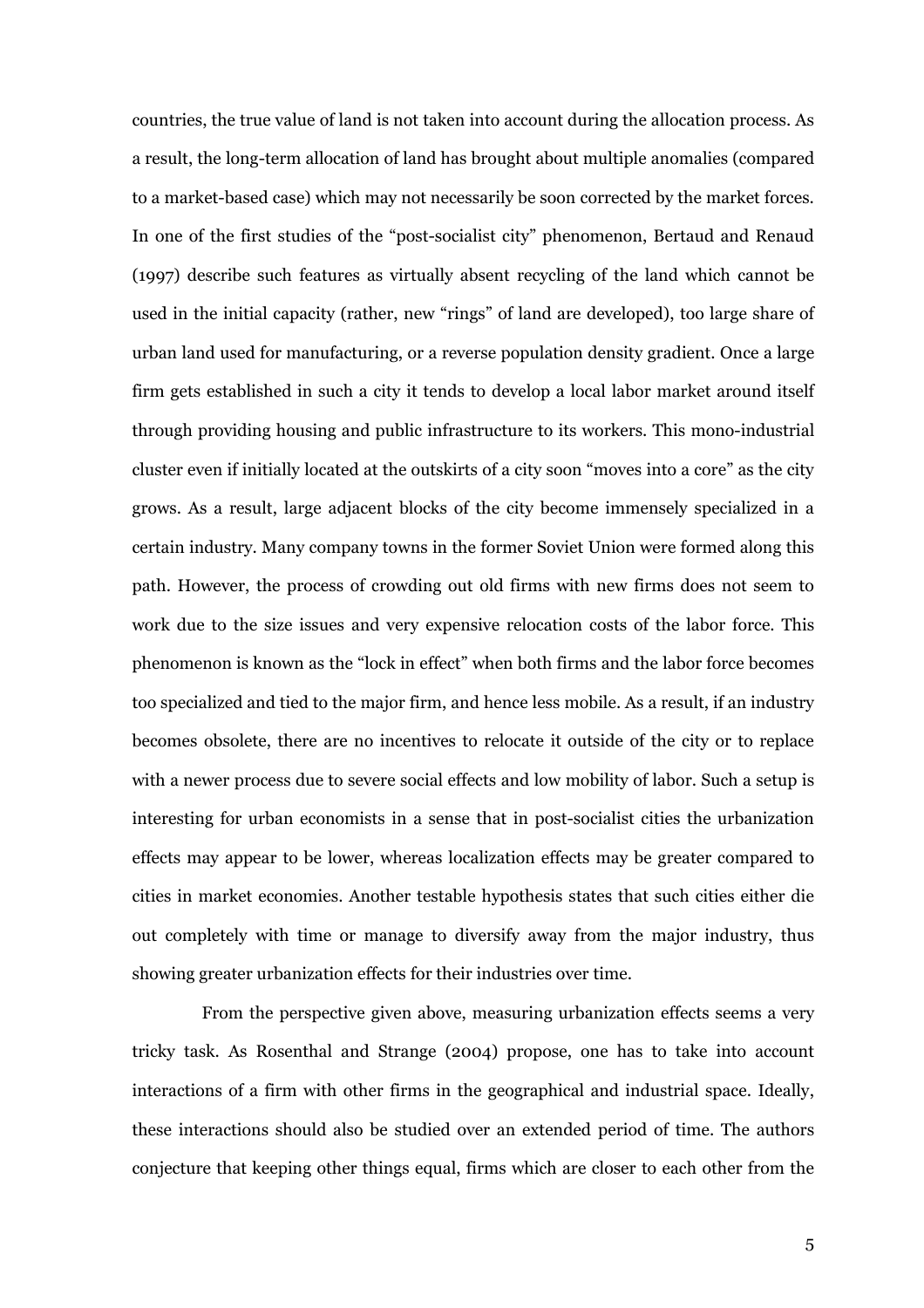geographical, industrial or temporal points of view should demonstrate a greater degree of spillovers and hence greater reliance on such spillovers for own productivity.

In my work I will follow the general methodology proposed by Rosenthal and Strange (2004) and attempt to estimate the urbanization effects within the production function framework. I hope to find modest but increasing urbanization effects for lockedin industries (those with high level of geographical concentration) and greater effects for industries in more diversified cities. On the other hand I will try to stick to the initial idea of Jacobs (1969) who particularly stressed innovation activities and replacing old works with new ones for urbanization economies to reveal themselves. For this aim, I will take into account not only the standard size or diversity measures, such as the employment outside the own industry or various share indicators, but also try to incorporate such variables as the innovative activity in the city, the share of the foreign ownership, and the share of the inputs a firm uses in the production process which are also produced in the same city.

I also compare the estimates of the effects for various levels of industrial and geographical aggregation. The data in hand will let me estimate the effects separately for several groups of similar industries, or industrial sectors. This will distinguish my work from most other studies where pooled estimations were used.

The rest of the paper builds as follows. In the next section I present the data I use. In section three I present a formal model and estimation strategy. The last section concludes.

#### **Data description**

For this paper I use the firm-level data of Ukrainian firms for the period of 2001- 2007. The choice of this particular period is determined by the data availability and also by the fact that 2001 was the first year when the Ukrainian economy demonstrated a steady growth after a long slump in the nineties. The data come from annual statistical reports, which firms submit to the National Office of Statistics (Derzhkomstat). Each firm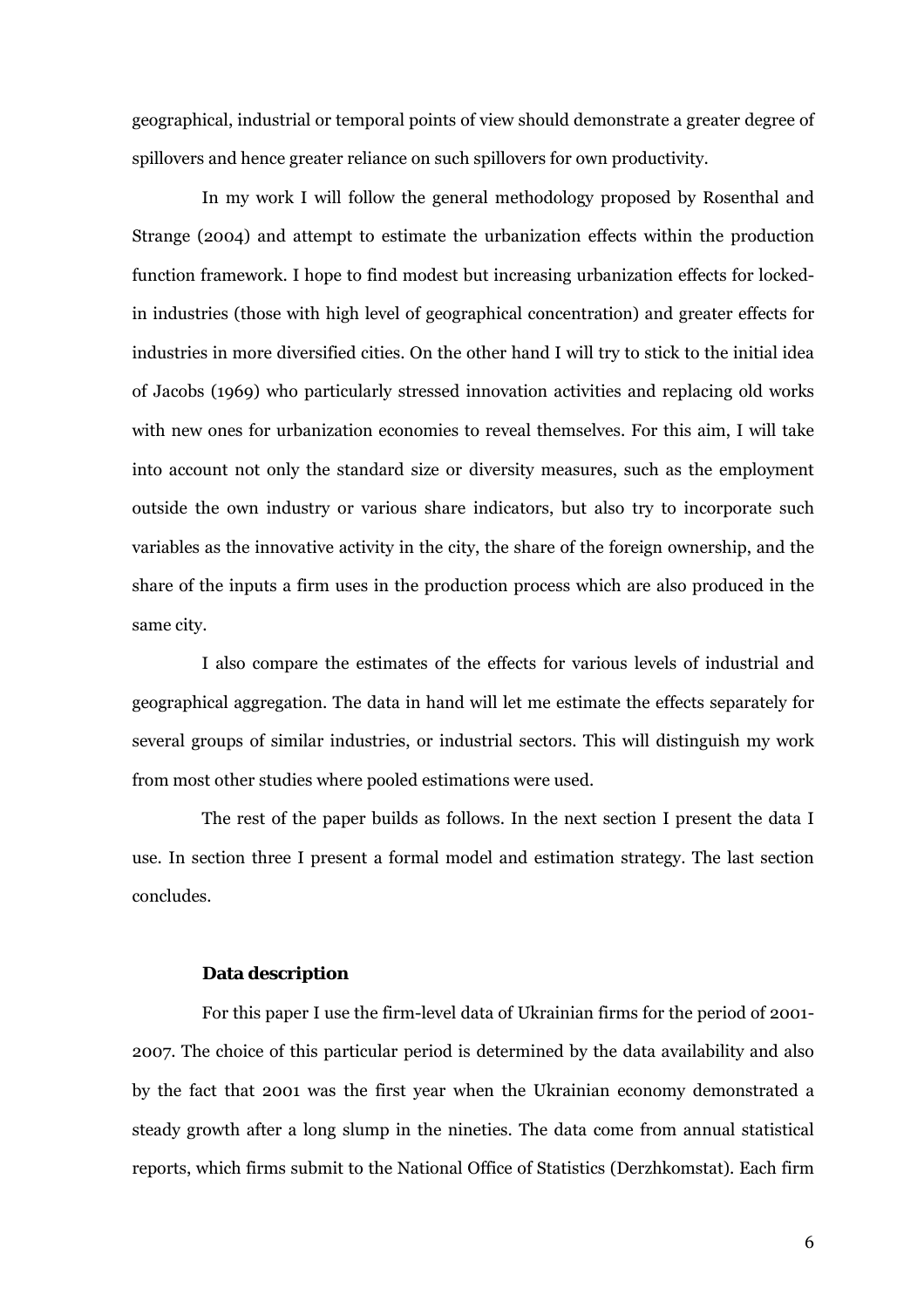has the following basic statistics the production function estimation: a firm's ID, territory and industry codes, output (measures as total sales net of excise taxes), employment (measured as the equivalent of the full-time workers over the year), use of materials and intermediary inputs, and capital as the value of the total assets. The firm's age as the time since the first record of the firm's registration is also available. Statements on FDI will let construct the share of foreign ownership. Annual innovation expenditures are available at the level of a firm and can be used to estimate the innovation activity in the firm's industry and in the location overall. Data from the State Property Fund and current ownership status may provide valuable insights about the former Soviet ownership of the firms and the share of Soviet ownership in the industry to control for the lock-in effect. Each firm reports the values of intermediate outputs acquired from other sectors. Even though these sectors are defined rather broadly it is still possible to estimate the share of inputs available from the own industry vs. imported from other locations. Hopefully this measure will also help to capture the degree of relationship between firms in the same city.

The total number of firms in the database varies between 350 and 450 thousand firms per year representing all commercial firms. Banking institutions and budgetary establishments, such as hospitals, theaters, public administration, etc. are excluded from the database. Only up to 50 thousand firms are big, established enterprises, whereas the rest are small to medium ones (SMEs thereafter). The attrition level of the SME sample is much higher compared to the big firms sample, whereas the life expectancy of small firms is usually shorter. On the one hand, this hampers the estimation of the long-term relationships between firms, but on the other hand it helps better understand the churning process. Therefore it might be instructive to incorporate the size effect into estimation of agglomeration effects. Lafourcade and Mion (2007) noticed a difference in agglomeration effects for Italian firms of different size.

I will perform the analysis only for the manufacturing firms (KVED/NACE sector "D"), using other sectors for constructing necessary controls. This choice is determined by the fact that it is usually quite difficult to determine the output for services to estimate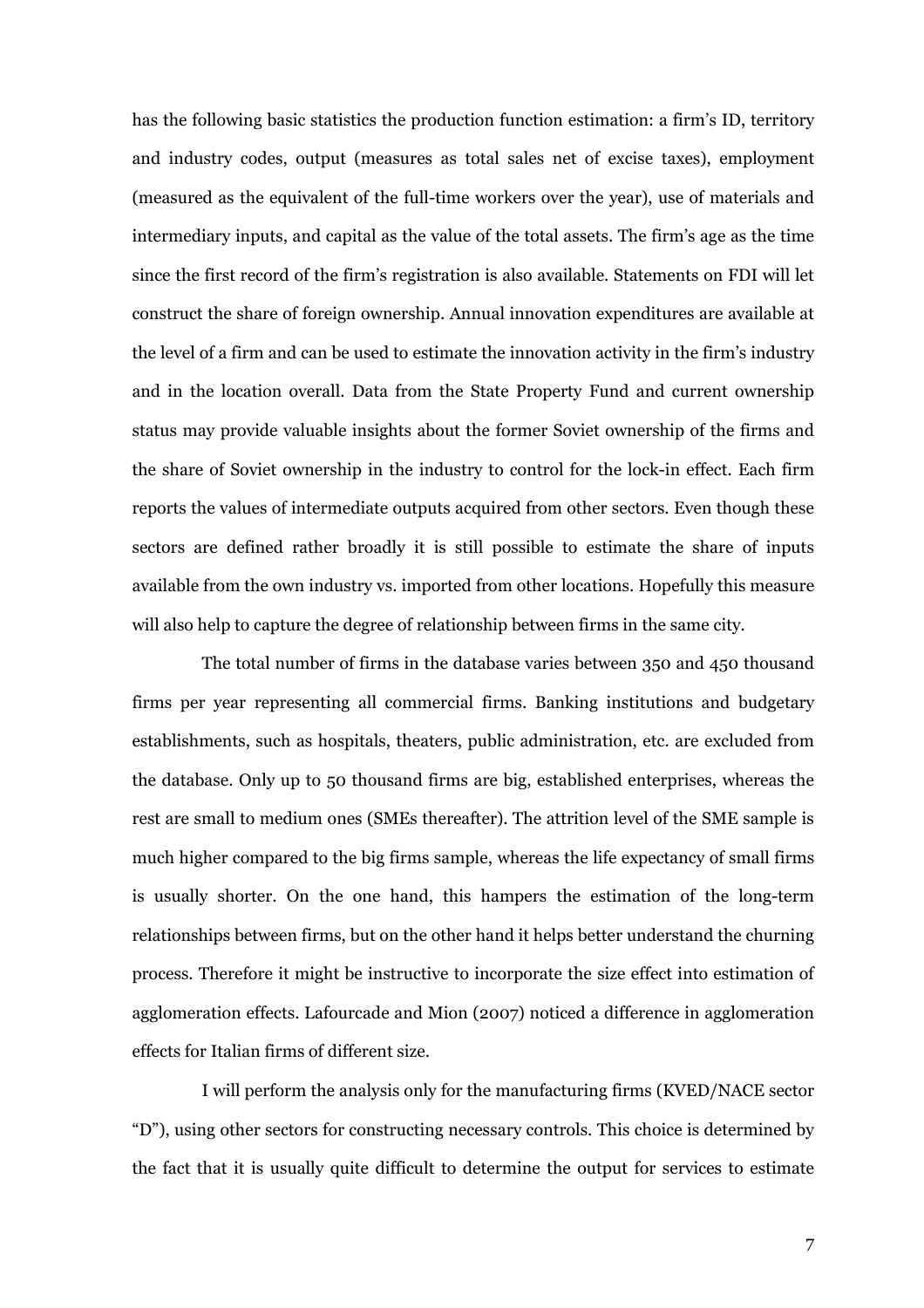their productivity properly. The total number of manufacturing firms is approximately 15% of the total firms in the economy, whereas they employ almost one third of the labor force. Over 70% of all manufacturing firms in Ukraine are located in cities. I restrict my analysis only to the manufacturing firms in urban locations.

I present the sample composition in Table 1.

#### **Estimation issues**

As a working econometric model I use the approach presented in Rosenthal and Strange (2004). The authors describe a standard methodology which is based on the production function estimation and broadly used in the literature. The agglomeration effects enter the estimated equation as a Hicks-neutral technological shift:

$$
y_j = g(A_j) f(x_j)
$$

In their benchmark model the authors put additional structure on the agglomeration  $\text{component} \quad g(A_j), \quad A_j = \sum_{k \in K} s(x_k, x_j) \theta(d_{ij}^G, d_{ij}^I, d_{ij}^T)$ *ij I*  $A_j = \sum_{k \in \mathcal{K}} s(x_k, x_j) \theta(d_{ij}^G, d_{ij}^I, d_{ij}^T)$ , which accounts for distances between firms in the geographical, industrial, and temporal space.

Early agglomeration studies could only use the data of rather large degree of aggregation. For example, Nakamura (1985) used the industry data aggregated at the level of two-digit subsectors and large territorial areas (Japanese prefectures). Svejkauskas (1975) explored two-digit industries in the US SMSA areas. Since only crosssection data were available, most authors resorted to the estimation of trans-log or CES production function specification. Both authors reported significant urbanization effects at these levels of data aggregation, but also pointed out that the effects differ for various industries. Other things equal, the economy of scale seems to be an important factor: larger, older and more capital intensive industries seem to benefit more from localization effects, whereas lighter industries which are presumably more mobile and quicker in implementing the innovations enjoy the urbanization effects.

More recent studies, such as Henderson (1986) used firm-level data. The aggregation levels used were three- to four digits across the industrial dimension and a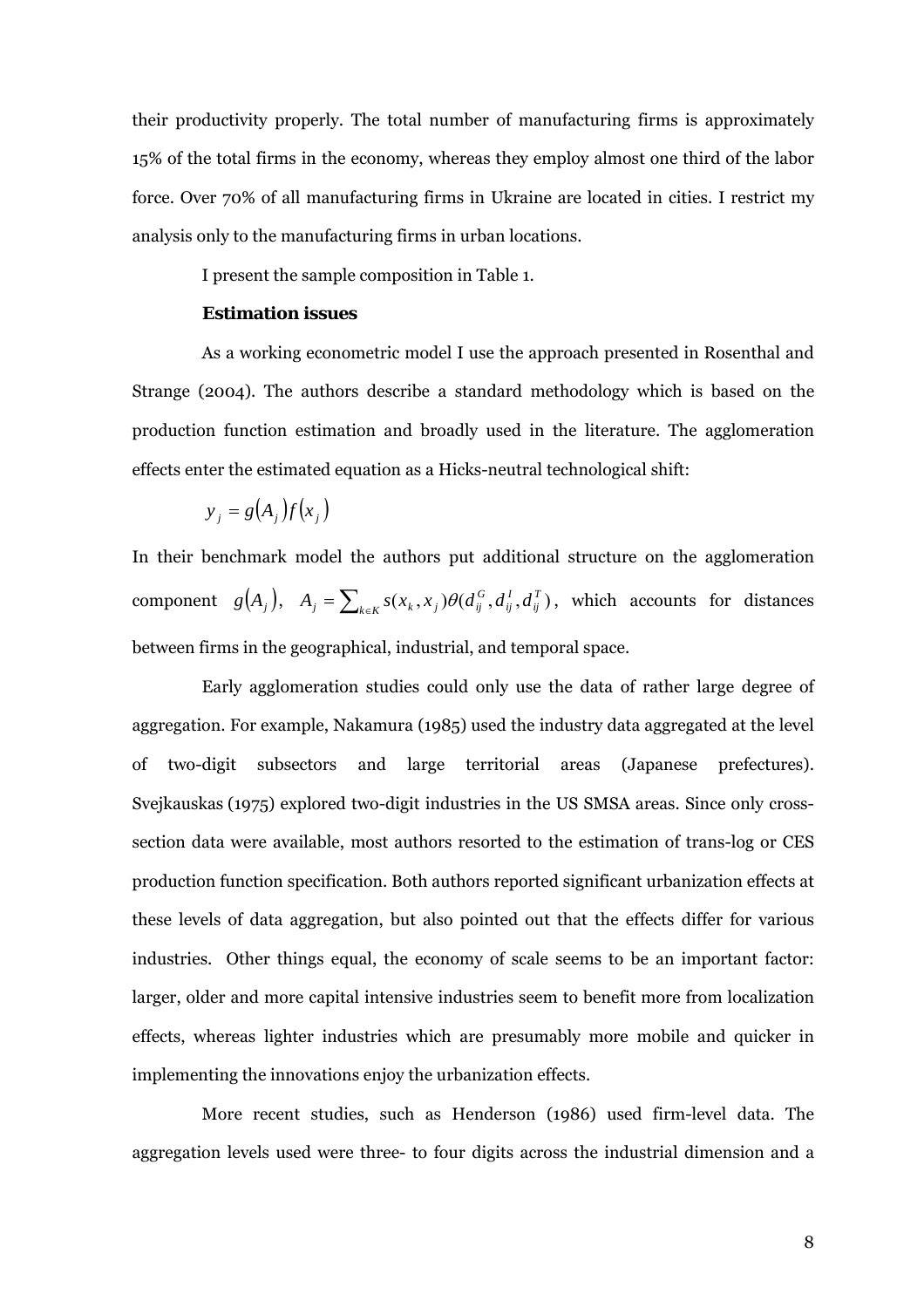city (or MSA) in the geographical aggregation. The author had acquired an access to several periods of observations which made it possible applying fixed-effects. The findings contradict those of many earlier studies: the urbanization effects seem to be negligible for most sectors (except for such sectors as printing, nonmetallic minerals, and, to some extent, textile), whereas localization effects appear to be significant, especially in cities specialized in those industries. In his later paper, Henderson (2003) compared high tech industry group with machinery (treating the group as a composition of several three-digit industries). He also found no evidence of urbanization effects. However, the author explained these findings by a possible lack of data on business services inputs. He refered to Ciccone and Hall's (1996) suggestion about the omitted variable bias due to implicit character of relationships between firms and possible outsourcing of certain business services to other firms in the same city, which increases with the city size. On the other hand, the author conjectured that industry mobility issues and scale effects may interfere the results.

One important issue daunts practically all estimations of agglomeration effects. The choice of a particular firms' location may affect its productivity, which creates significant endogeneity problem. As Henderson (2003) puts it, the plant inputs and environment variables must me strictly exogeneous to the estimation error term. A standard way to tackle this problem has long been using instrumental variables. However, the issue of good instruments remains vital. Henderson (2003) applied the lagged values of environment variables (size measures of agglomeration effects) based on the assumption that they were uncorrelated with the error terms in time *t*. Also he controlled for plant and location fixed effects as well as for national time-industry fixed effects. In the recent paper with a similar setup, Mayer et al. (2008) also indicate a possibility of unobserved heterogeneity and endogeneity and apply both IV and GMM approaches to address such issues.

I use two techniques: simple fixed effects with clustered robust standard errors to control for possible heterogeneity issues, and Olley-Pakes methodology. As a robustness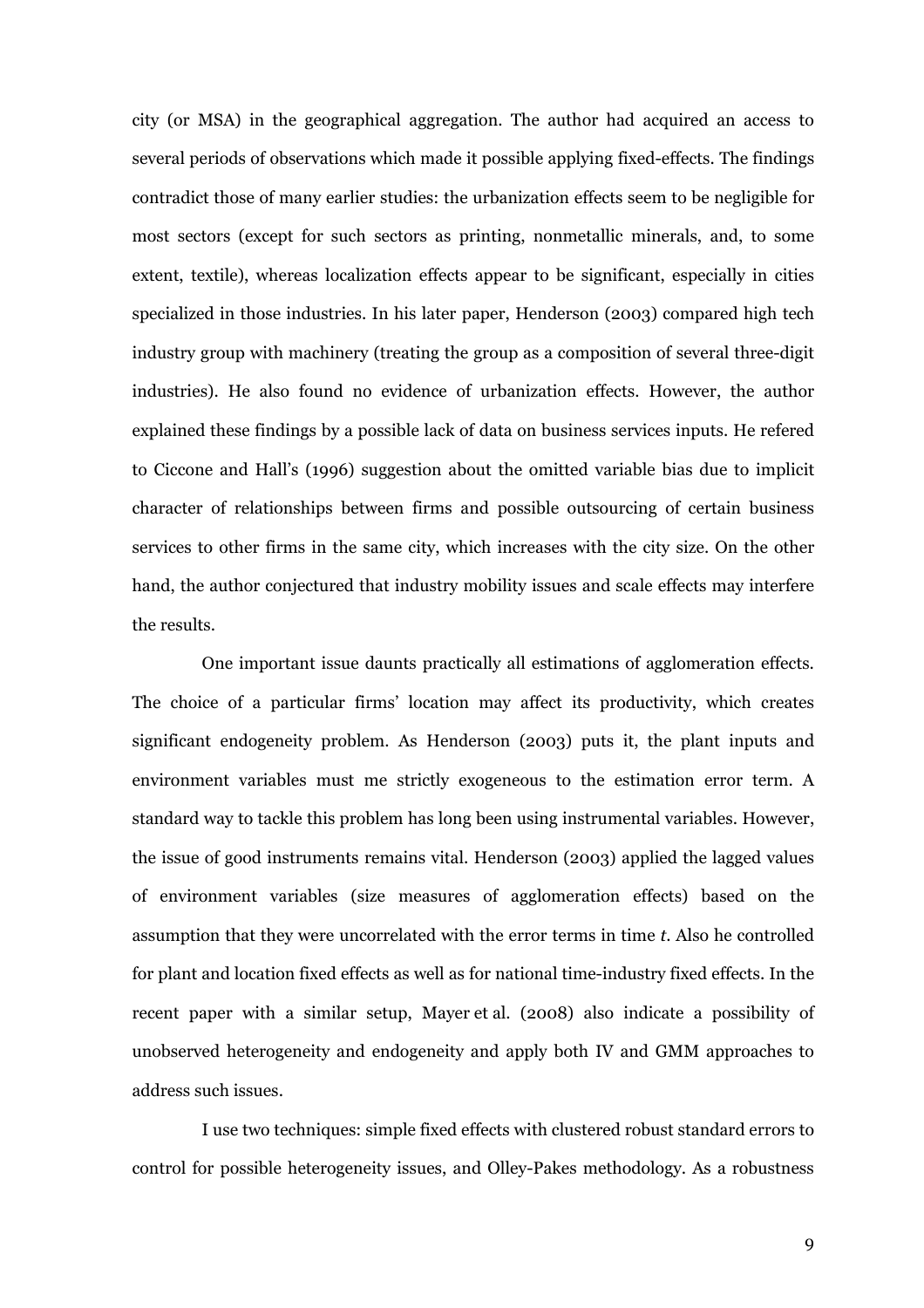check, I also a standard within estimator with location fixed effects rather than firm-level fixed effect. The main reason for this is the fact that firms seem to change their production sector during the observation sample, and do this quite often. This is especially true for the small firms, which constitute about 90% of the sample. For our estimation sample, there were 5900 cases of manufacturing firms changing their major output sector (KVED) at least once between 2001 and 2005. Small firms constituted 89% of all firms changing their major KVED code. On the one hand, when this happens it violates initial assumption of having "fixed effects" within a firm. On the other hand, such firms' behavior implicitly supports churning processes Jacobs (1969) mentioned: firms constantly experiment, choose the best they can and thereby increase their productivity (or, at least, their chances of survival). In principle, the share of firms changing their sector can also be considered as one of possible measures of the urbanization processes within a city. In several specifications I also use Blundell-Bond GMM-SYS estimator.

#### **Estimation Results**

In a spirit of Henderson (2003) I estimate a standard production function for a given establishment *i* from an industry *j* in a location *m* at year *t*:

$$
\ln(y_{jt}) = \alpha \ln(\mathbf{X}_{jt}) + \beta \ln \mathbf{E}_{jt} + \gamma_1 \ln \mathbf{I}_{jt} + \phi_{mj} + \delta_t \times \eta_{jt} + \varepsilon_{mjt}
$$

where  $y_{it}$  is the firm's sales net of excise and value added taxes, **X** is the vector of production factors (employment, capital and materials), **E** is a vector of environment variables, such as size or diversity measures of agglomeration, and **I** is a vector of institutional variables, such as ownership. This equation incorporates the cross product of time  $(\delta_t)$  and industry  $(\eta_i)$  fixed effects. In all specifications I used clustered robust standard errors. The analysis is run initially at the level of two digits industrial aggregation, and then at the level of three digits.

Results of my basic fixed effects specification are presented in Table 2, whereas Olley-Pakes specification results are shown in Table 3. Following Beaudry and Schifforova (2009) taxonomy I used such standard estimators of urban economies as the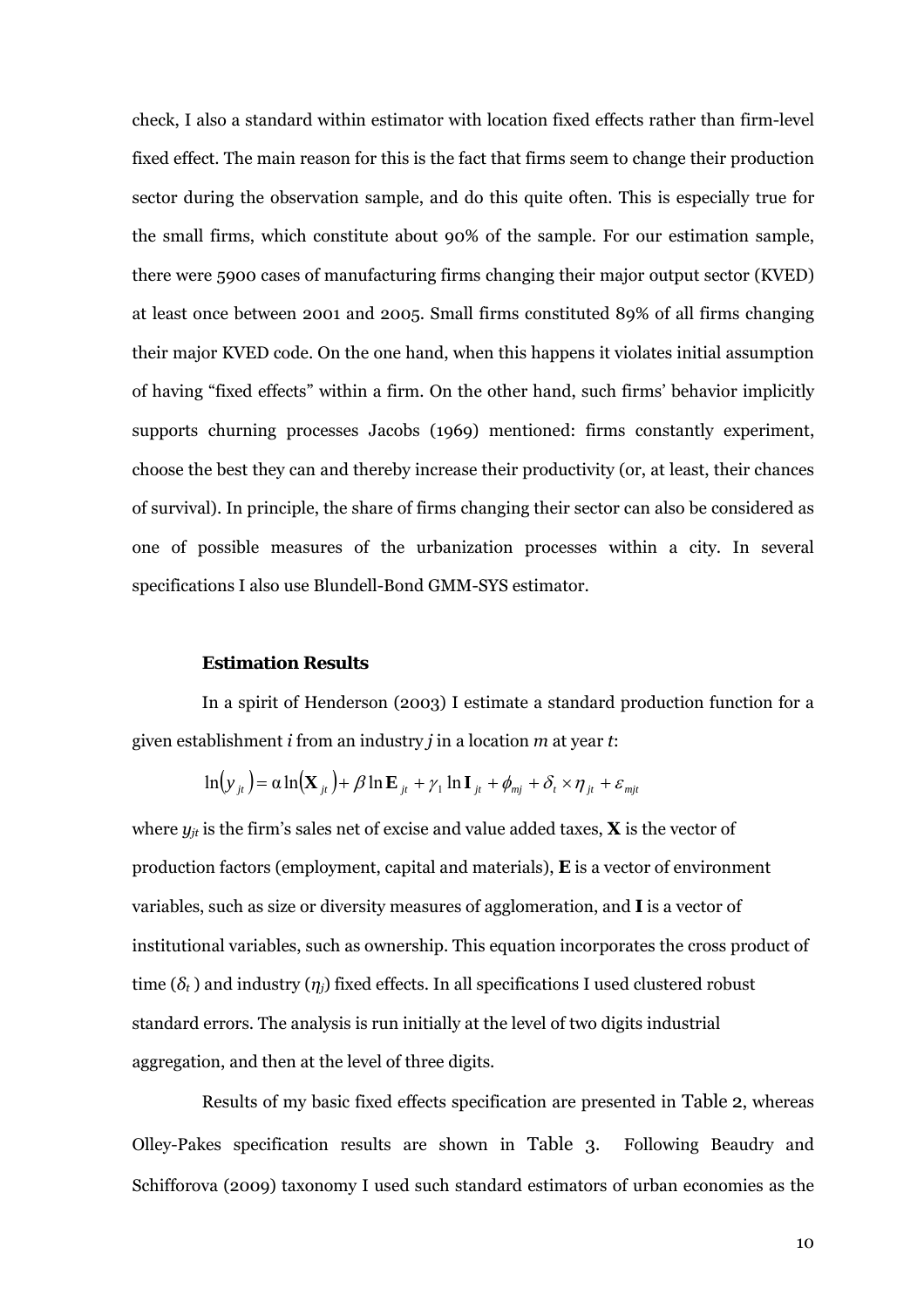"size" measures (represented by the employment and total number of firms in the city) and "diversity" measures (employment based and firms count based Hirshman-Herfindahl indices (HHI) were used for this aim).

First of all I would like to comment on my production factors coefficients. In all specifications coefficients on labor, capital and materials are strongly significant and have expected values as, for example, in Henderson (2003). On the other hand, the coefficients also go in line with Brown et al (2006) who used a very similar dataset of Ukrainian firms.

Unlike in Henderson (2003), size effects of urbanization economies turn out to be strongly significant and positive both for urban employment and firms count agglomeration measures. On the other hand, when the agglomeration effects are combined with the firm size, it appears that the larger a firm is, the smaller are the agglomeration effects. This finding is significant and robust across all measures of agglomeration and all econometric specifications. It implies that larger firms are probably benefit from internal scale economies to a greater extent compared to external scale economies.

One of possible reasons for such a result could be an excessive size of firms. The number of firms may increase if the average firm size falls. The average firm size in the estimated sample is 104 employees. However, a closer analysis of the firm size suggests that absolute majority of firms are rather small: over 80% of them have less than 50 employees. There are only 1745 observations when the employment exceeds 1000, which amounts to 350 firms per year on the average. I will further investigate if this is the big firms that drive the "employment" effect negative.

The diversity measures (with  $HHI = 1$  indicating the highest concentration) suggest that diversity is beneficial for the firms' productivity. The diversity in terms of the number of firms indicates slightly greater values than diversity of employment.

Beaudry and Schiffauerova (2009) indicate that in most studies only one of the agglomeration measures was used: the size or the diversity measure. Jacobs (1969) provides a number of illustrative examples when both factors may be important: among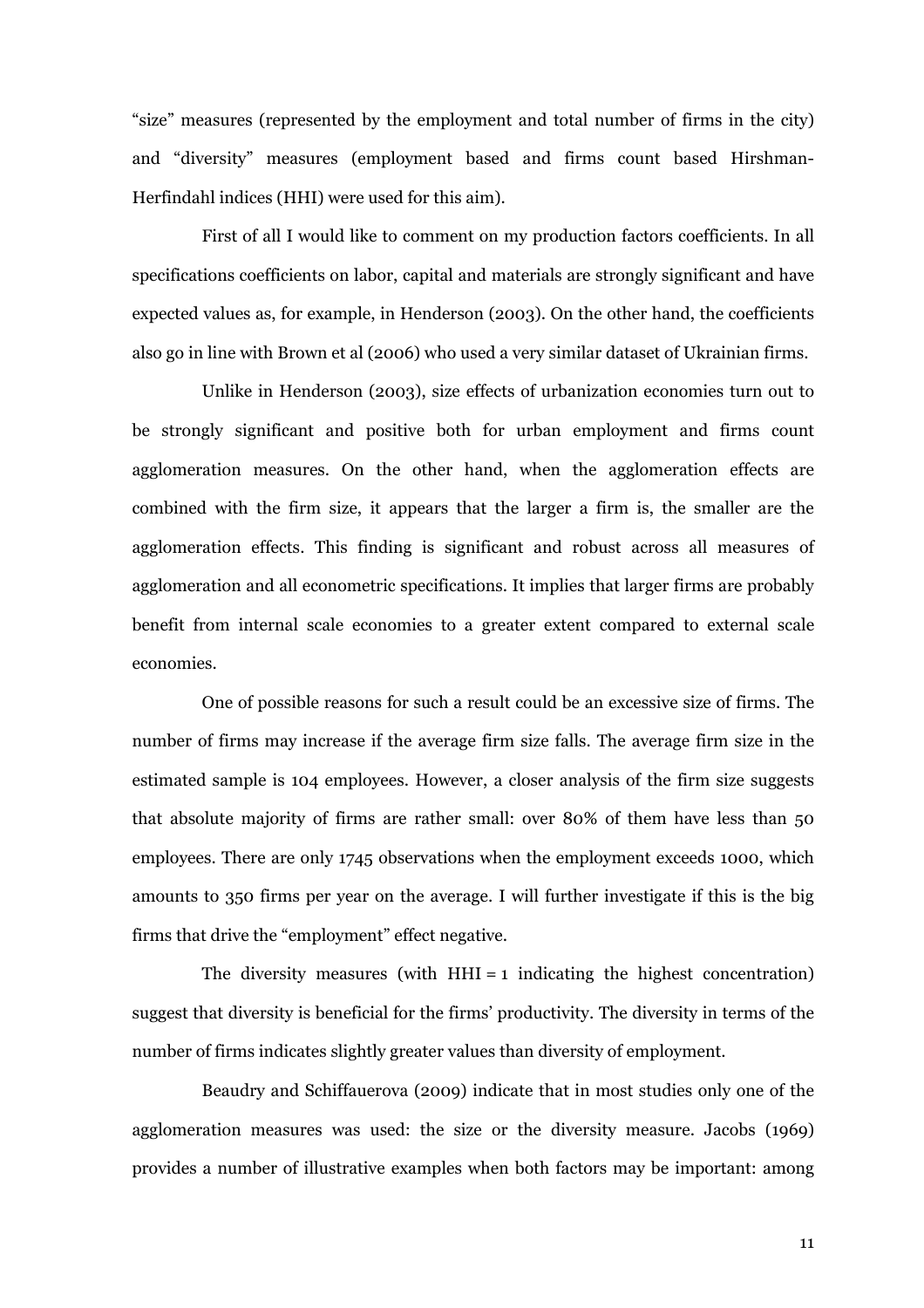cities of the similar size more diverse ones show sustainable growth, whereas in larger cities one can find more opportunities for a separate niche, thereby increasing the general diversity as well. Therefore I decided to incorporate both measures in the same equation, as shown in Table 4. This specification is run with location rather than firm fixed effects, and the agglomeration measures are taken in log form. These changes have almost no effect on validity of production function coefficients, but efficiency of the urban employment coefficient has suffered, without the sign change. Such setting may indicate not only urbanization economies, but also the level ща competitiveness within the city. However, this issue requires further investigation.

One more variable I suggest may be of a special interest. My data let me calculate the index of "intra-firm diversity". Even though a firm is listed in the registries under the category of its major output, it usually produces goods in several industry categories. Those outputs are disaggregated at the level of two digit industry groups. The dataset lets finding the exact share of output for each such group. The sum of the squared shares of output within the firm is the index I use. Inclusion of this index into the estimation suggests that intra-firm diversity is even more important for productivity than diversity within the city. In other words, if a firm is producing only one output, the chances of knowledge spillovers between it and other firms decrease, which is potentially detrimental for the total productivity growth. Since roughly two thirds of the firms produce outputs in the single group, diversification of output may be an important policy implication of this finding.

Finally, I incorporate two more agglomeration variables which may provide useful implications for further policy work. First, I incorporate a pair of indicator variables to account for the major ownership type of the firm. The variables are DO and FO, indicating, respectively, that the major share of the firm is owned by a private domestic or a private foreign entity. If both variables are simultaneously zeros, the firm is predominantly state owned. The results are presented in Table 5. The results suggest that private firms are clearly more productive than state owned, and that majority foreign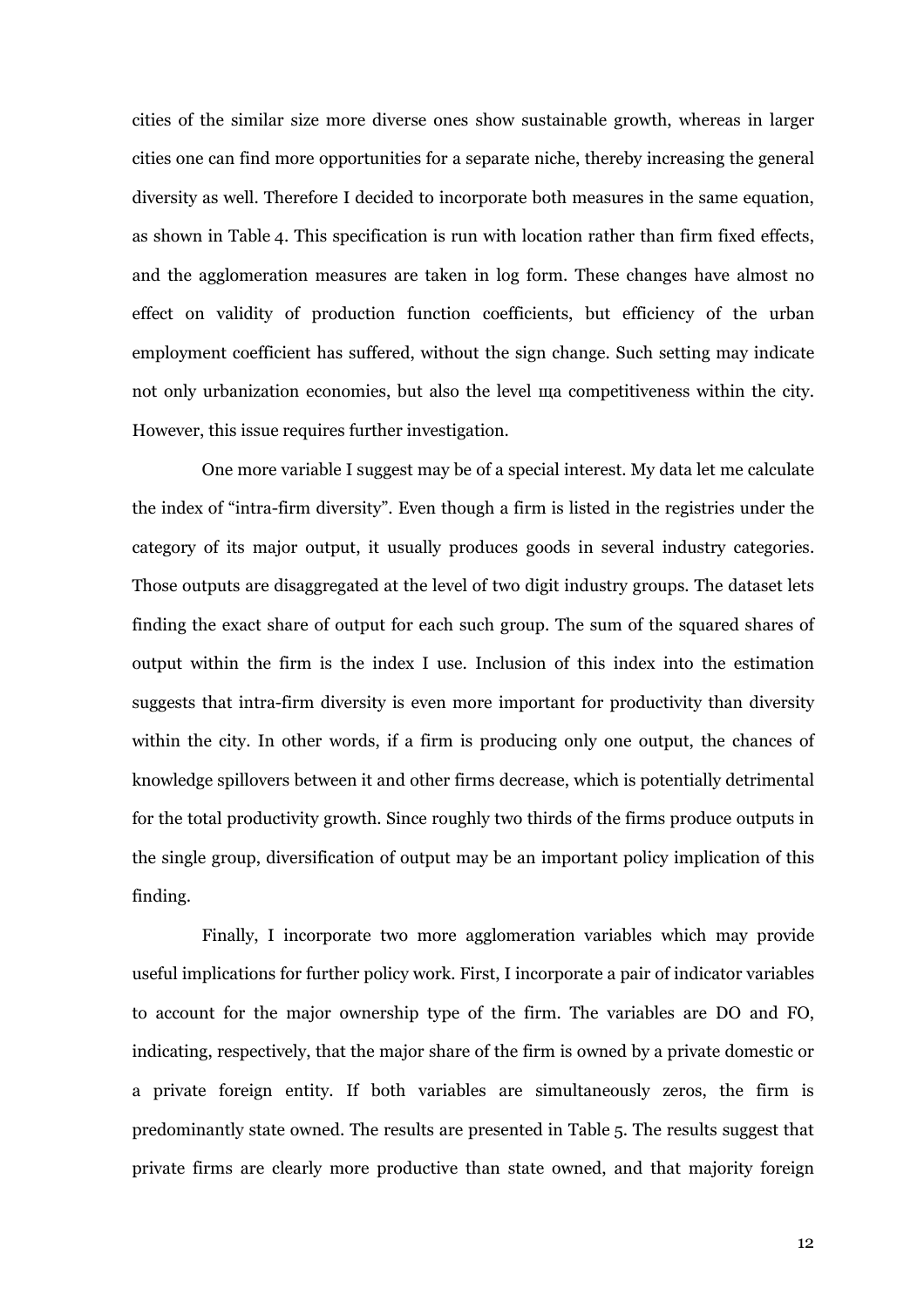firms are even more productive than majority domestic ones. In my further analysis I will try to establish the link between a particular agglomeration measure and the ownership variable to study possible connections between ownership and ability to use the agglomeration benefits to the full extent.

In line with Jacobs (1969) I also included innovation measures into the final estimated equation. The last two columns in Table 5 report this result. It turns out that just a fact that there are innovating firms in the city does not affect the firm's productivity. What is really important is the total amount of innovations in the area. Ideally, the proper measure would be not just current innovation flows, but also the past innovation stock, but this variable is not available at present. On the other hand, the lagged values of the innovation variables turned out to be statistically insignificant in all specifications.

I have also repeated this analysis at a different level of industrial aggregation when calculating diversity indices and industry-year fixed effects (the results are not shown since they are basically the same). In the second run I used the aggregation at the level of three digits of KVED. This change mostly kept the results unaffected with one major exception: the effect of the total number of firms in the city has halved in comparison with KVED2 aggregation. This may suggest that KVED2 is probably too broad level of data aggregation, and urbanization effects measured at this level may also incorporate possible localization effects which happen to occur within the same broadly defined industry. However, as Beaudry and Schifforova (2009) assert, there is no consent among the researchers about the best level of industrial aggregation of the data.

#### **Conclusion**

The work indicates that urbanization economies do exist in Ukrainian manufacturing, and the size of the effects is comparable to those found in the West. At the same time, since the former Soviet firms tended to be large, and many of them keep the relative size until now, the effect of agglomeration is diminished for larger firms. Most likely, the internal scale economies are "crowded out" by internal processes. The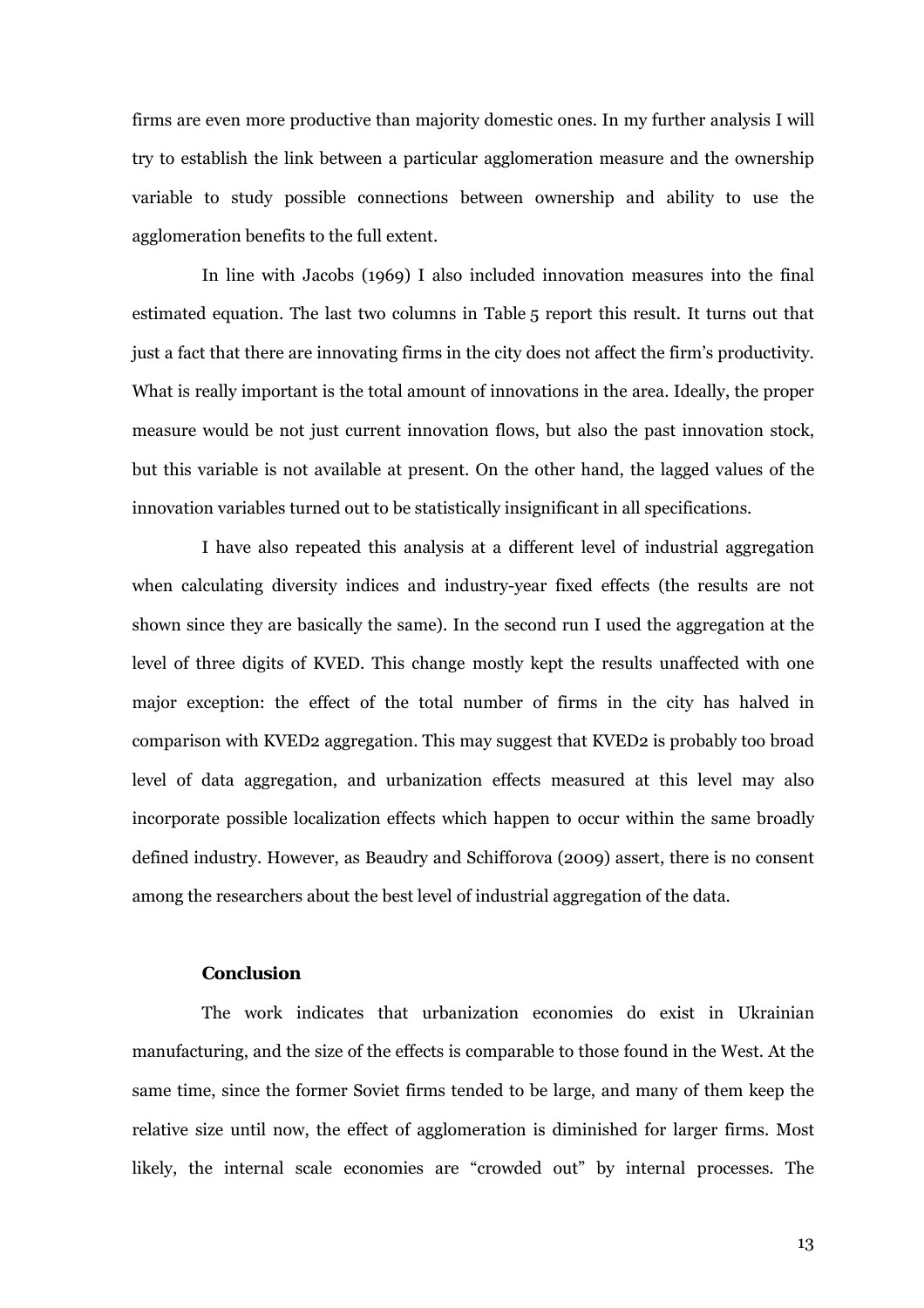diversification measures provide mixed evidence, but most likely both internal and external diversification at the level of the firm play an important role for productivity increase. This is another important agglomeration results, since diversification is not possible in a monocity environment. In other words, the more diversified a firm is, and the more diversified the industry in the city is, the higher is the productivity of all firms in this industry-city cluster. Finally, ownership plays an important role for agglomeration effects: private domestic firms benefit more from agglomeration, and private foreign firms benefit the most.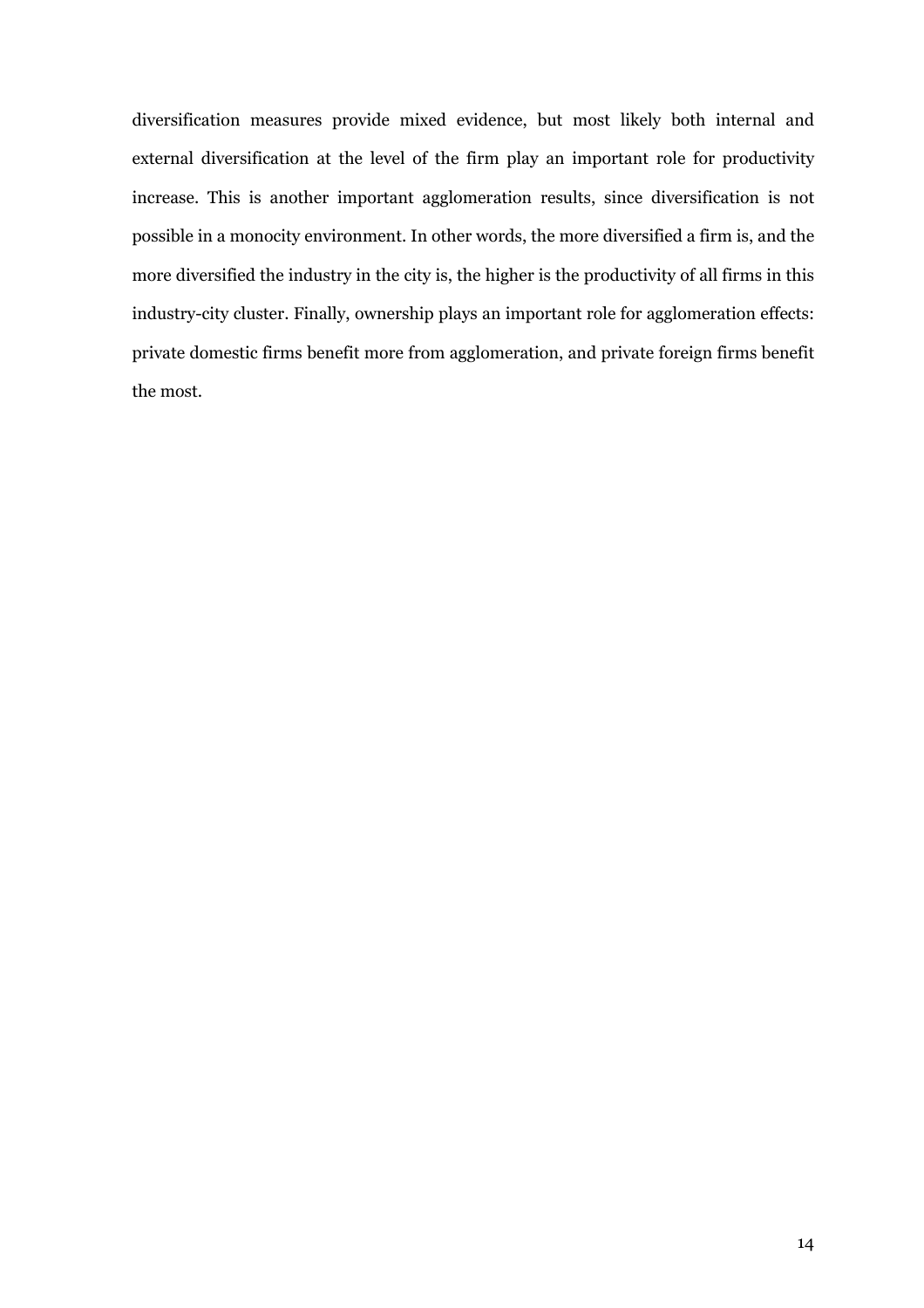### **List of Tables**

| Year  |         | Firms with nonzero output and<br>employment |         |         | Firms in<br>the<br>sample* |
|-------|---------|---------------------------------------------|---------|---------|----------------------------|
|       | Small   | Big                                         | Total   |         |                            |
| 2001  | 145,964 | 14,996                                      | 160,960 | 25,697  | 20,168                     |
| 2002  | 158,848 | 14,506                                      | 173,354 | 27,183  | 21,525                     |
| 2003  | 166,581 | 14,208                                      | 180,789 | 27,606  | 21,820                     |
| 2004  | 170,204 | 14,853                                      | 185,057 | 27,656  | 22,414                     |
| 2005  | 173,362 | 15,521                                      | 188,883 | 27,801  | 22,658                     |
|       |         |                                             |         |         |                            |
| Total | 814,959 | 74,084                                      | 889,043 | 135,943 | 108,585                    |

### **Table 1 (Sample Composition)**

|                                  | (1)        | (2)        | (3)         | (4)         | (5)        | (6)        |
|----------------------------------|------------|------------|-------------|-------------|------------|------------|
| In(Capital)                      | $0.062***$ | $0.062***$ | $0.062***$  | $0.062***$  | $0.062***$ | $0.062***$ |
|                                  | (0.003)    | (0.003)    | (0.003)     | (0.003)     | (0.003)    | (0.003)    |
| In(Employment)                   | $0.487***$ | $0.487***$ | $0.505***$  | $0.502***$  | $0.488***$ | $0.489***$ |
|                                  | (0.007)    | (0.007)    | (0.008)     | (0.008)     | (0.007)    | (0.008)    |
| In(Mat. Cost)                    | $0.440***$ | $0.440***$ | $0.440***$  | $0.440***$  | $0.439***$ | $0.439***$ |
|                                  | (0.004)    | (0.004)    | (0.004)     | (0.004)     | (0.004)    | (0.004)    |
| Total urban employment           | $0.116**$  |            | $0.229***$  |             |            |            |
|                                  | (0.037)    |            | (0.050)     |             |            |            |
| Total urban firms count          |            | $0.003**$  |             | $0.007***$  |            |            |
|                                  |            | (0.001)    |             | (0.002)     |            |            |
| Urban Empl. x Empl.              |            |            | $-0.045***$ |             |            |            |
|                                  |            |            | (0.011)     |             |            |            |
| Firm Count x Empl.               |            |            |             | $-0.002***$ |            |            |
|                                  |            |            |             | (0.000)     |            |            |
| <b>HHI</b>                       |            |            |             |             | $-0.013$   | $-0.003$   |
|                                  |            |            |             |             | (0.024)    | (0.053)    |
| HHI x Empl                       |            |            |             |             |            | $-0.003$   |
|                                  |            |            |             |             |            | (0.014)    |
| Industry-Year Cross Term         | Yes        | Yes        | Yes         | Yes         | Yes        | Yes        |
| R-squared                        | 0.63       | 0.63       | 0.63        | 0.63        | 0.63       | 0.63       |
| Obs                              | 153759     | 153759     | 153759      | 153759      | 149398     | 149398     |
| <b>Firms</b>                     | 42426      | 42426      | 42426       | 42426       | 41681      | 41681      |
| * p<0.05, ** p<0.01, *** p<0.001 |            |            |             |             |            |            |

**Table 2 (Basic specification, fixed effects)**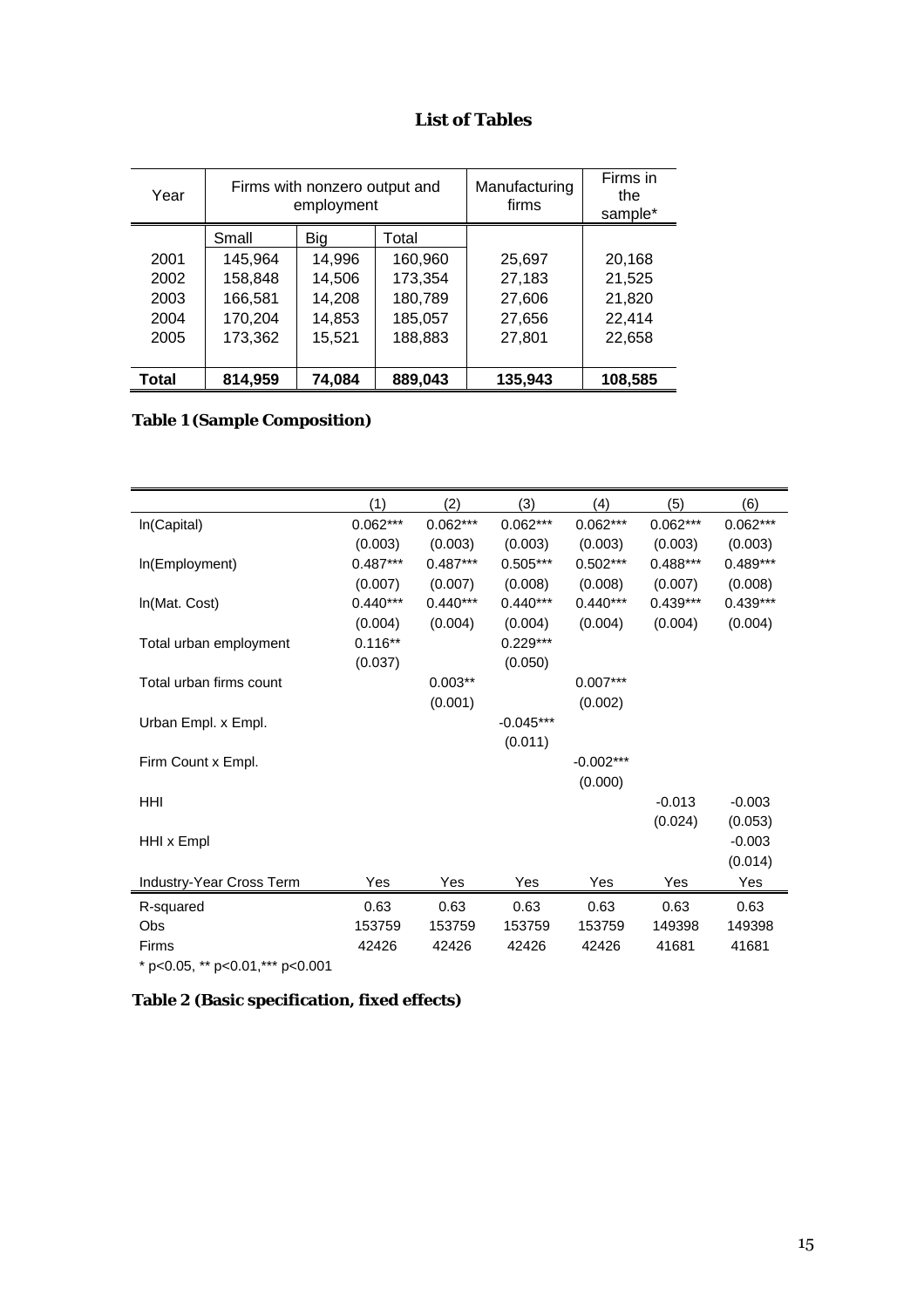|                          | (1)        | (2)         | (3)        | (4)         | (5)        |
|--------------------------|------------|-------------|------------|-------------|------------|
| In(Capital)              | $0.100***$ | $0.100***$  | $0.100***$ | $0.100***$  | $0.097***$ |
|                          | (0.007)    | (0.010)     | (0.010)    | (0.011)     | (0.008)    |
| In(Employment)           | $0.390***$ | $0.401***$  | $0.390***$ | $0.402***$  | $0.391***$ |
|                          | (0.006)    | (0.006)     | (0.006)    | (0.007)     | (0.007)    |
| In(Mat. Cost)            | $0.490***$ | $0.490***$  | $0.490***$ | $0.490***$  | $0.487***$ |
|                          | (0.005)    | (0.006)     | (0.005)    | (0.005)     | (0.004)    |
| Total urban employment   | $0.406***$ | $0.491***$  |            |             |            |
|                          | (0.060)    | (0.057)     |            |             |            |
| Total urban firms count  |            | $-0.030***$ |            |             |            |
|                          |            | (0.005)     |            |             |            |
| Urban Empl. x Empl.      |            |             | $0.011***$ | $0.015***$  |            |
|                          |            |             | (0.002)    | (0.002)     |            |
| Firm Count x Empl.       |            |             |            | $-0.001***$ |            |
|                          |            |             |            | (0.000)     |            |
| HHI                      |            |             |            |             | 0.013      |
|                          |            |             |            |             | (0.025)    |
| Industry-Year Cross Term | Yes        | Yes         | Yes        | Yes         | Yes        |
| Obs                      | 74229      | 74229       | 74229      | 74229       | 74229      |
| Firms                    | 26942      | 26942       | 26942      | 26942       | 26942      |

# **Table 3 (Olley-Pakes Specification)**

|                           | Employment  | Firms       | Internal<br>diversity |
|---------------------------|-------------|-------------|-----------------------|
|                           |             |             |                       |
| In (Employment)           | $0.409***$  | $0.410***$  | $0.405***$            |
|                           | 0.012       | 0.012       | 0.011                 |
| In(Capital)               | $0.032**$   | $0.031**$   | $0.026**$             |
|                           | 0.013       | 0.012       | 0.012                 |
| In(Materials)             | $0.570***$  | $0.569***$  | 0.568***              |
|                           | 0.02        | 0.02        | 0.02                  |
| Intrafirm diversity index |             |             | $-0.515***$           |
|                           |             |             | 0.025                 |
| In(Urban employment)      | 0.024       |             |                       |
|                           | 0.104       |             |                       |
| ln(Urban # of firms)      |             | $0.352***$  | $0.355***$            |
|                           |             | 0.089       | 0.08                  |
| Employment - based HHI    | $-0.108***$ |             |                       |
|                           | 0.029       |             |                       |
| Firm-based HHI            |             | $-0.145***$ | $-0.152***$           |
|                           |             | 0.036       | 0.036                 |
|                           |             |             |                       |
|                           |             |             |                       |
| Observations              | 108723      | 108723      | 108585                |
| Number of clusters        | 178         | 178         | 178                   |
| R-squared                 | 0.86        | 0.86        | 0.86                  |

### **Table 4 (Combined size and diversity measures)**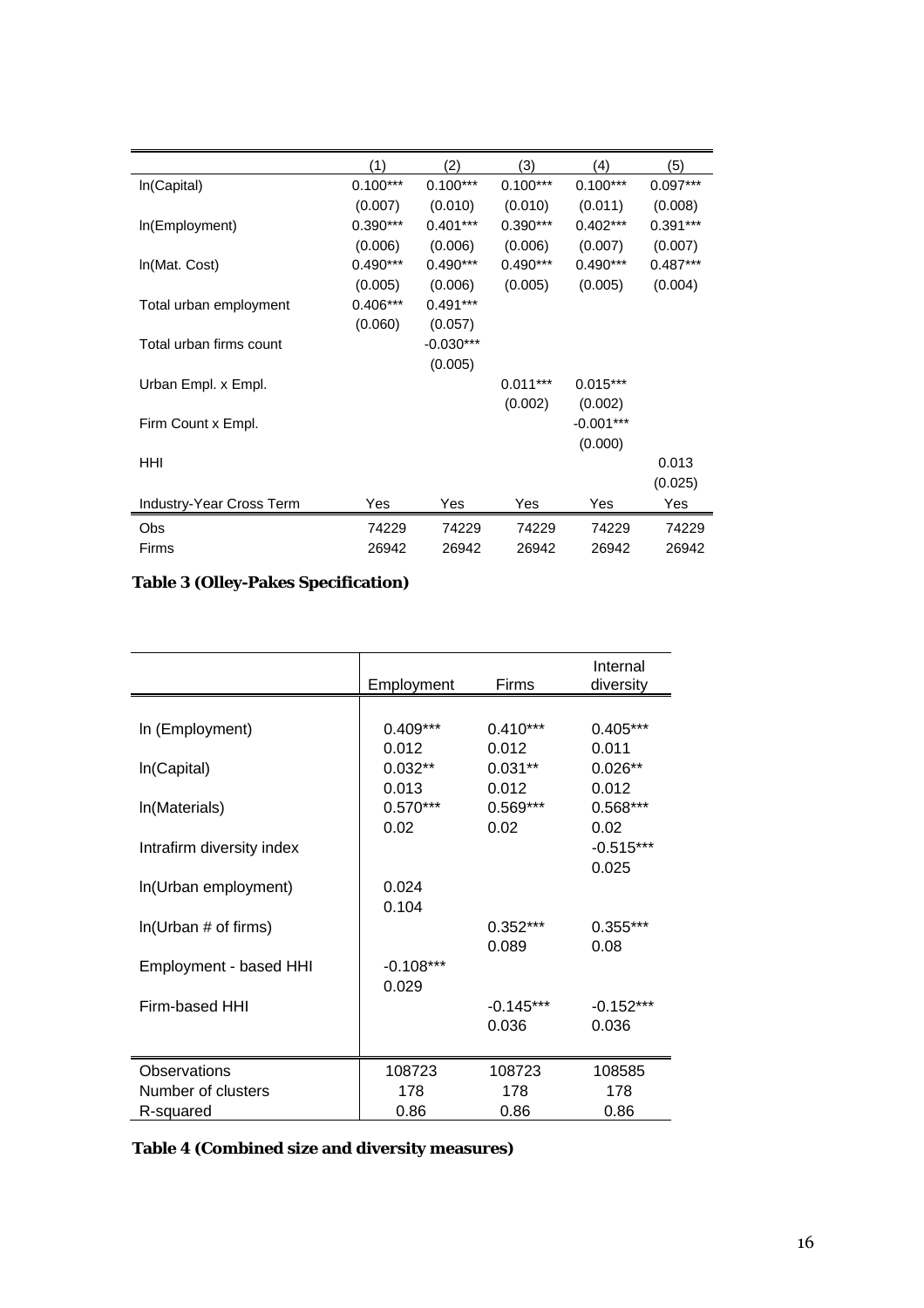|                                | Ownership            |                      | Ownership + Innovations |                      |  |
|--------------------------------|----------------------|----------------------|-------------------------|----------------------|--|
|                                |                      |                      |                         |                      |  |
| In (Employment)                | $0.417***$<br>0.012  | $0.416***$<br>0.012  | $0.417***$<br>0.012     | $0.417***$<br>0.012  |  |
| In(Capital)                    | $0.024**$<br>0.012   | $0.025**$<br>0.012   | $0.026**$<br>0.012      | $0.026**$<br>0.012   |  |
| In(Materials)                  | $0.563***$<br>0.02   | $0.564***$<br>0.02   | $0.561***$<br>0.02      | $0.561***$<br>0.02   |  |
| Intrafirm diversity index      | $-0.529***$<br>0.025 | $-0.528***$<br>0.025 | $-0.533***$<br>0.025    | $-0.534***$<br>0.025 |  |
| In(Urban employment)           |                      | 0.019<br>0.096       |                         |                      |  |
| In(Urban # of firms)           | $0.332***$<br>0.078  |                      | $0.363***$<br>0.064     | 0.388***<br>0.077    |  |
| Employment - based HHI         |                      | $-0.107***$<br>0.029 |                         |                      |  |
| Firm-based HHI                 | $-0.154***$<br>0.035 |                      | $-0.166***$<br>0.038    | $-0.165***$<br>0.038 |  |
| In(Number of innovating firms) |                      |                      |                         | $-0.01$<br>0.008     |  |
| In(Total innovation            |                      |                      |                         |                      |  |
| expenditures)                  |                      |                      | $0.007*$<br>0.004       |                      |  |
| Majority private, domestic     | $0.291***$<br>0.034  | $0.293***$<br>0.035  | $0.285***$<br>0.035     | $0.285***$<br>0.035  |  |
| Majority private, foreign      | 0.598***<br>0.058    | $0.600***$<br>0.059  | $0.593***$<br>0.059     | 0.593***<br>0.059    |  |
|                                |                      |                      |                         |                      |  |
| Observations                   | 108585               | 108585               | 104920                  | 105057               |  |
| Number of clusters             | 178                  | 178                  | 170                     | 170                  |  |
| R-squared                      | 0.86                 | 0.86                 | 0.86                    | 0.86                 |  |

**Table 5 (Further specifications)**